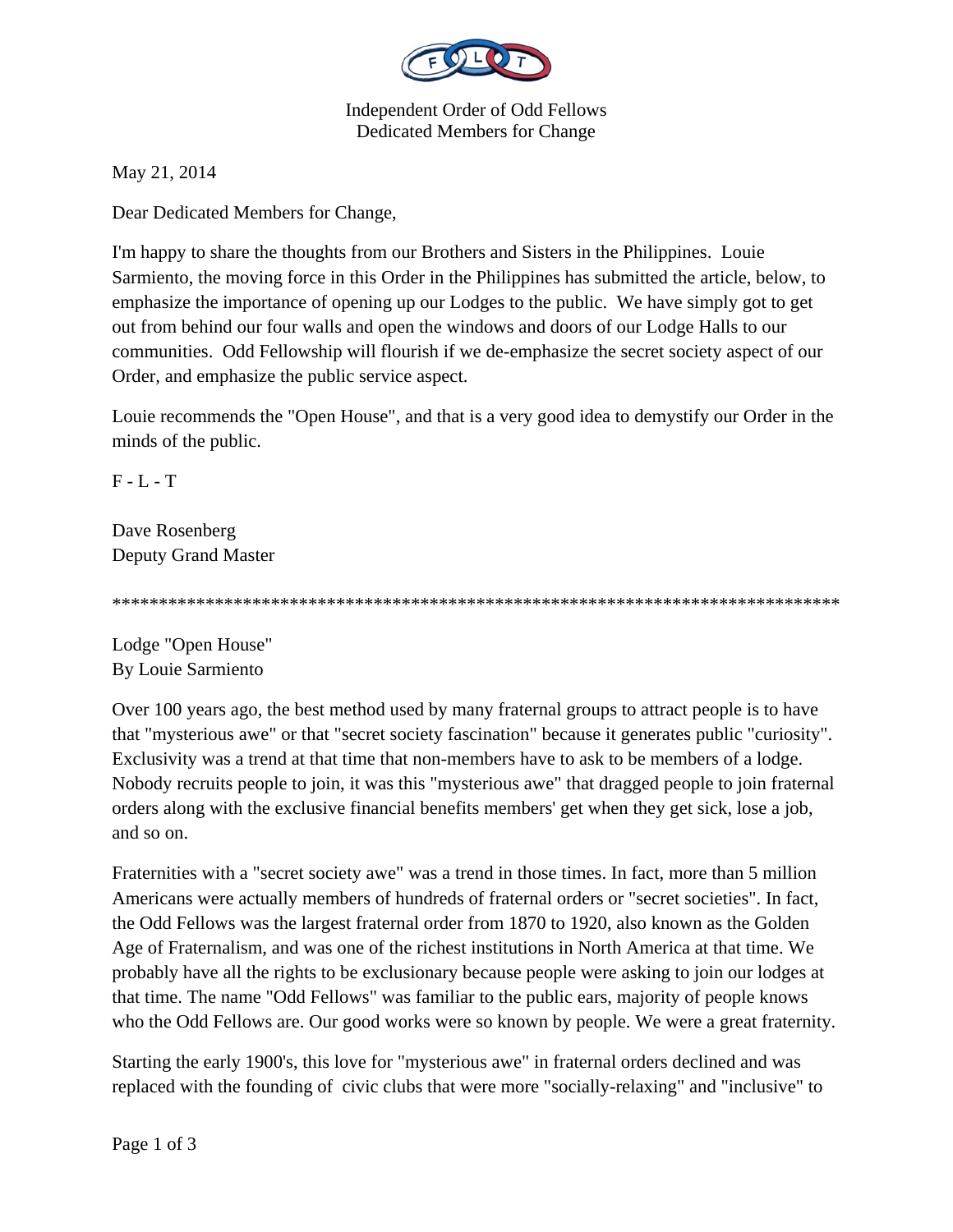

## Independent Order of Odd Fellows Dedicated Members for Change

the public such as the Rotary Club, Lions and so on. Welfare State and National Health Insurance was adopted so there was no need for the financial benefits in the Lodge. Many people were beginning to see "secrecy" as a bit of non-sense as "transparency" became the norm. In several studies, it actually showed that it was during the mid-1900's that many of these "civic clubs" were founded and grew in membership as answer to people's question towards "secretive" organizations. By the late 1900's, newer organizations were founded - clubs of any kind, leisure activities, technology, etc. So many groups emerged that fraternal lodges were pushed in the way-side and the name "Odd Fellows" became "non-existent" or "unfamiliar" to many people.

Today, majority do not know who the Odd Fellows are. Many actually think that the Odd Fellows are already a dead organization or I say, defunct (as many of our lodges are). Some people, especially those who are fond of reading conspiracy theories or came across some articles about "secret societies", think that the Odd Fellows are a "cult", a "religious organization" or a "masonic group" involved in conspiracies or cultist rituals. In fact, we do have members who do not want their membership in the Odd Fellows to be known to the public because they know that there is a "stigma" towards the Odd Fellows as some sort-of a "secret society". We have people who pass-by an Odd Fellows Hall and say "scary...., a secret society". I have experienced people calling the Odd Fellows "illuminati!!!". I came across several members who told me that he or she doesn't want his or her family or friends to know that he is a member of the "Odd Fellows" because of that reason. We have people who were initiated in the lodge via the "initiatory degree" and then stopped attending meetings because they think the degree was "creepy" and "cult-ish". We indeed have an "image problem". Yet we have members who are still so fearful of social networking websites and the internet that they ban their members from posting anything about the Odd Fellows on facebook or on the internet because they think that the Odd Fellows should be "secret" from the public eye. More often, we have become our own enemies. We have kept the Odd Fellows a secret for so long that we became a dying breed, an organization that is near-extinction.

To reverse this trend of extinction we need people to join our lodges. We need people to know who the Odd Fellows really are. We need to explain to them the meaning and relevance of the degrees. We need to change our traditional attitudes of being too secretive and exclusionary. We need to change our image and free ourselves from the labels of "cult" and "secret society" while still maintaining important traditions. We need to establish a "relationship" between our lodges and the public. Aside from internet propaganda, there is one method that is quite effective in letting the public learn about our fraternity and, if there is luck, in gaining people to join the Odd Fellows. This method is called an "Open house". This is done by many organizations and companies to entice the public. College fraternities and sororities, civic clubs, sports clubs, motorcycle clubs, even big corporate companies have organized "open houses" through the years. This is either to attract new members or recruit new employees. While I do most of the